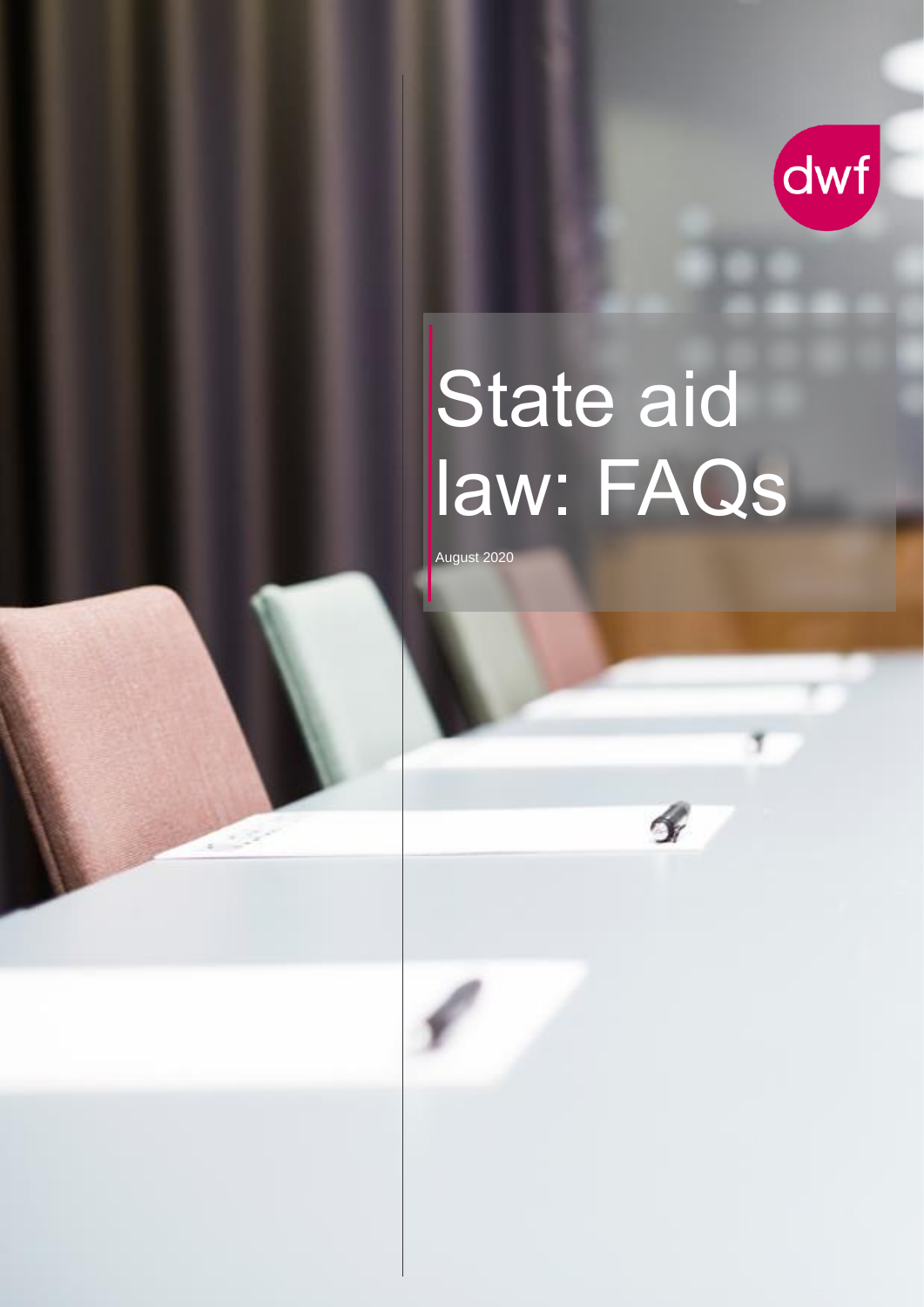## State aid law



State aid law is at the forefront of national industrial strategy and a high profile subject in the wake of the COVID-19 pandemic and with the UK negotiating a future trade relationship with the EU following Brexit. These FAQs provide information on State aid law in the UK, including in response to the COVID-19 pandemic and the expected changes to the UK's State aid regime at the end of the UK's transition period.

#### **1. What is State aid?**

State aid law regulates the award of subsidies, with the objective of enabling all businesses to compete upon a level playing field.

The UK is currently subject to [EU State aid law](https://ec.europa.eu/competition/state_aid/overview/index_en.html) during a transition [period](https://www.dwf.law/Legal-Insights/2020/January/Britain-exits-the-European-Union) agreed with the European Union that is at present expected to end at 11pm on 31 December 2020.

Under EU State aid law, a 'State aid' will exist if a measure involves a transfer of State resources that provides a selective advantage to one or more undertakings, which has the potential to distort competition and affect trade between Member States.

The award of a 'State aid' is unlawful unless the measure can be shown to:

- meet the terms and conditions of one of the European Commission's published *Block Exemption* Regulations; or
- satisfy the terms of a previously approved European Commission scheme; or
- have been approved by the European Commission through the notification process.

Most State aid awards are delivered lawfully and within the terms of block exemptions. Awards of public funding which do not meet all the criteria necessary to be deemed a State aid do not require such exemption mechanisms.

The UK has stated that it will establish a subsidy control regime after the end of the transition period with the EU, by way of replacement for EU State aid law as it currently applies.

#### **2. What are the consequences of an award of unlawful State aid?**

The consequence of an award of unlawful State aid is serious.

The beneficiary of unlawful State aid may be ordered to repay the full value of the benefit obtained, with compound interest backdated from the award of the grant. Furthermore, the process is public and causes significant reputational damage to the public body involved.

Challenges may come about through regulator investigation, national court challenge or various types of audit.

Organisations delivering public funded programmes should have appropriate systems in place to monitor compliance.

Public bodies which become aware of non-compliant awards are under a legal duty to recover unlawful aid, which makes it all the more important to get the correct advice at the point of award.

#### **3. What changes have been made to State aid law during the COVID-19 pandemic?**

The European Commission has approved over 50 aid specific aid [schemes](https://ec.europa.eu/competition/state_aid/what_is_new/State_aid_decisions_TF_and_107_2_b_and_107_3_b.pdf) to help Governments across the EU (plus the UK while still in transition) respond to the Coronavirus pandemic.

At the heart of the State aid response is the new "**Covid-19 Temporary Framework**", which was adopted on [19 March 2020](https://www.dwf.law/Legal-Insights/2020/March/European-Commission-adopts-new-State-aid-exemptions-to-allow-Governments) and revised on [3 April 2020,](https://www.dwf.law/en/Legal-Insights/2020/April/Scheme-approved-to-grant-State-aid-awards) [8 May 2020](https://www.dwf.law/Legal-Insights/2020/May/State-aid-law-European-Commission-amends-COVID-19-Temporary-Framework) and [29 June 2020.](https://www.dwf.law/Legal-Insights/2020/June/State-aid-law-the-Undertaking-in-difficulty-test-is-relaxed)

The Temporary Framework sets out further State aid compliant options for Governments to provide support to businesses affected by the Coronavirus lockdown and also to accelerate R&D and the manufacture of treatments and devices which will help stem the Coronavirus pandemic. To use the Temporary Framework a Member State must obtain approval through the notification process.

Member States adopting measures which either do not qualify as State aid or fit within standard block exemptions need not avail of the temporary Framework.

The Temporary Framework is however a serious departure from normal State aid restrictions and offers major flexibility to grant lifelines to business, in addition to the many general measures such as tax reliefs that almost all countries are already adopting.

Nevertheless the Temporary Framework by itself is not a State aid block exemption. It does not give automatic approval to make awards of this nature without any further approvals. Member States seeking to avail of this must notify a specific aid scheme to the European Commission under the framework and have the same approved in order to be able to use it.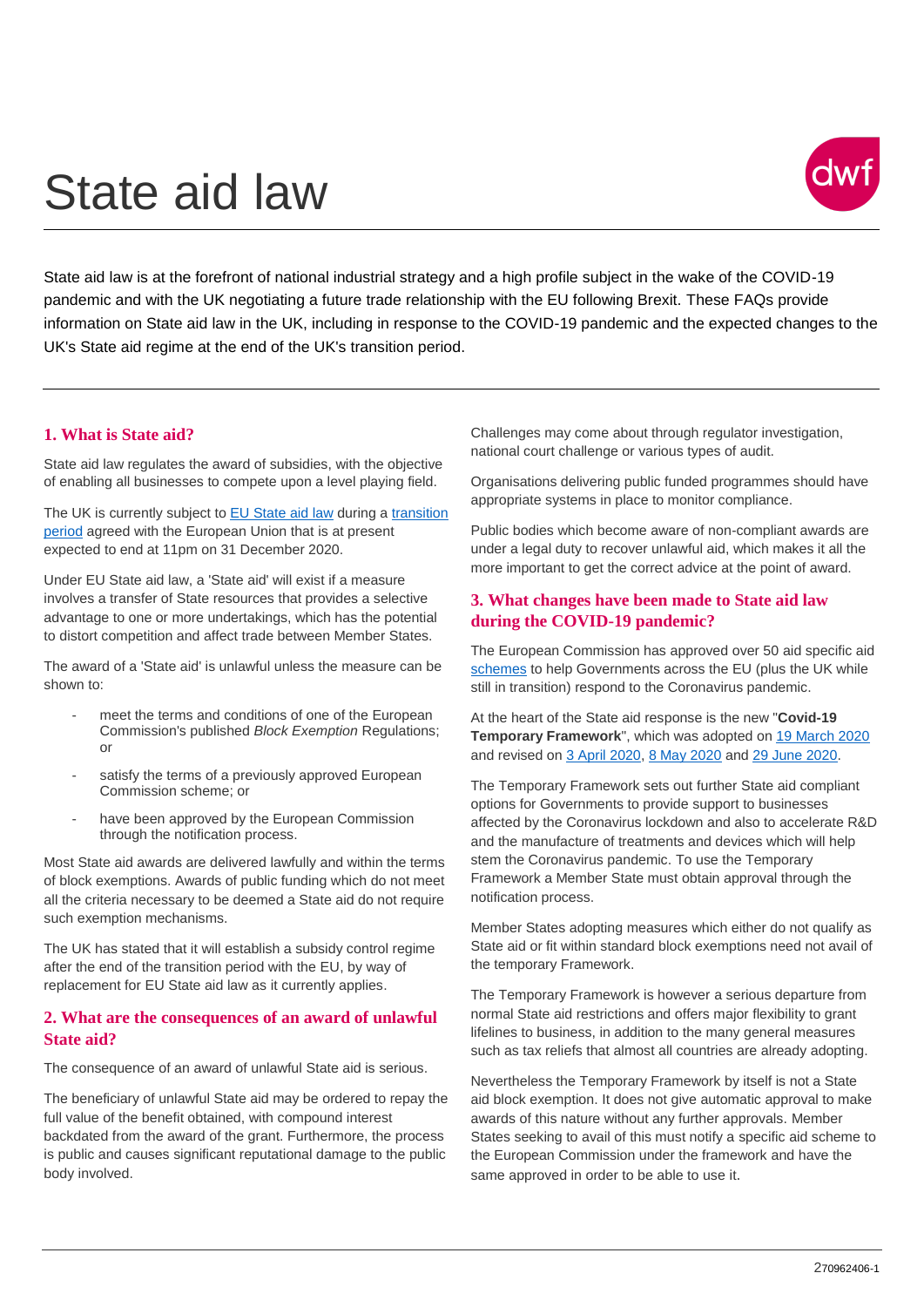

Until 29 June 2020, all undertakings that met the "*[undertaking in](https://www.dwf.law/Legal-Insights/2020/April/The-State-Aid-Undertaking-in-Difficulty-test#:~:text=The%20%27Undertaking%20in%20Difficulty%27%20test%20can%20be%20found,at%20least%20one%20of%20the%20following%20circumstances%20occurs%3A)  [difficulty](https://www.dwf.law/Legal-Insights/2020/April/The-State-Aid-Undertaking-in-Difficulty-test#:~:text=The%20%27Undertaking%20in%20Difficulty%27%20test%20can%20be%20found,at%20least%20one%20of%20the%20following%20circumstances%20occurs%3A)*" test as at 31 December 2019 would not be eligible for support under the Temporary Framework. However, following many suggestions, the European Commission [amended the](https://ec.europa.eu/competition/state_aid/what_is_new/sa_covid19_3rd_amendment_temporary_framework_en.pdf)  [Temporary Framework,](https://ec.europa.eu/competition/state_aid/what_is_new/sa_covid19_3rd_amendment_temporary_framework_en.pdf) so that micro and small enterprises are now subject to a light touch test, which only focusses on whether the aid recipient was subject to insolvency action on 31 December 2019 and had outstanding obligations under the Rescue and Restructuring Guidelines.

#### **4. UK general aid scheme under the Temporary Framework**

The UK notified the ["State Aid SA.56841\(2020/N\) –](https://ec.europa.eu/competition/state_aid/cases1/202015/285283_2146683_71_2.pdf) United Kingdom - [COVID-19 Temporary Framework for UK authorities"](https://ec.europa.eu/competition/state_aid/cases1/202015/285283_2146683_71_2.pdf) on 6th April 2020.

This "umbrella" notification allows UK public sector bodies (e.g. local authorities, combined authorities, LEPs etc), as well as other organisations distributing public funds on their behalf, to make use of six of the ten options under the extended Temporary Framework, these being:

#### **(i) Small amounts of compatible aid**

This exemption allows grants (and other awards of public funding, for example repayable advances or tax advantages) of individual benefit up to €800,000 per undertaking. In order to be used, certain key conditions must be met:

- ensuring the recipient of aid has sufficient headroom to receive the funding (i.e. cumulated with any other COVID-19 related benefits under the Temporary Framework up to a maximum of €800,000);
- the aid must only be granted to undertakings that were not "in difficulty" on 31 December 2019;
- the final part of the aid is granted no later than 31 December 2020; and
- if aid is granted to undertakings active in the processing and marketing of agricultural products, the award is conditional on the aid not being partly or entirely passed on to primary producers / not fixed on the basis of the price or quantity of products purchased from primary producers or put on the market by the undertakings concerned.

The maximum aid which can be provided under the cover of the Temporary Framework is €800,000 per undertaking, or €120,000 for undertakings in the fishery and aquaculture sector and €100,000 for those in the primary production of agricultural products. The aid must be granted between 1 February and 31 December 2020.

The Commission in approving this aid measure has taken into account representations that the aid provided will be necessary, appropriate and proportionate to remedy a serious disturbance in the economy. Public sector bodies awarding aid should be mindful about establishing a clear connection to the need for funding and the coronavirus, as well as seeking to only award the minimum aid necessary. We would expect government guidance to be issued on how to do this in due course.

#### **(ii) Aid in the form of guarantees for bank loans**

This exemption allows public sector bodies to provide liquidity support to undertakings through the use of guarantees. To support this, the Commission has published generous guarantee premiums (for both investments and working capital loans) which it shall regard to be compatible with the Common Market, provided other conditions are met.

#### **(iii) Aid in the form of subsidised interest rates for loans**

As with the above, the Commission has approved a more generous credit risk rating for loans, again with the aim of improving liquidity during this challenging time.

#### **(iv) Support for coronavirus related research and development (R&D)**

Public funded grants may be offered for up to 100% of the costs of fundamental research and 80% of industrial research and experimental development into coronavirus and other relevant anti-viral products. A 15% uplift for industrial research and experimental development is available where it can be shown there is cross border collaboration with research organisations or other undertakings.

#### **v) Investment aid for testing and upscaling infrastructures**

Public funded grants may be used to cover 75% of the costs of constructing or upscaling testing facilities (rising to 100% provided certain bonuses are present). This includes funding for medical products (including vaccines) and equipment (including ventilators, protective clothing and diagnostic tools) which help fight the spread of the virus.

#### **(vi) Support for the production of products relevant to tackle the coronavirus outbreak**

Public funding of up to 80% of the investment costs of setting up production lines / facilities to manufacture Covid-19 related products may be awarded (rising to 100% if certain technical bonuses are added). Aid shall not be awarded to undertakings which were ['in difficulty'](https://www.dwf.law/Legal-Insights/2020/April/The-State-Aid-Undertaking-in-Difficulty-test) at 31 December 2020.

#### **5. Other compliant ways to award State aid**

There are many other ways public funding can be lawfully awarded, including structuring a measure in such a way as to avoid categorisation as a State aid at all. One example is a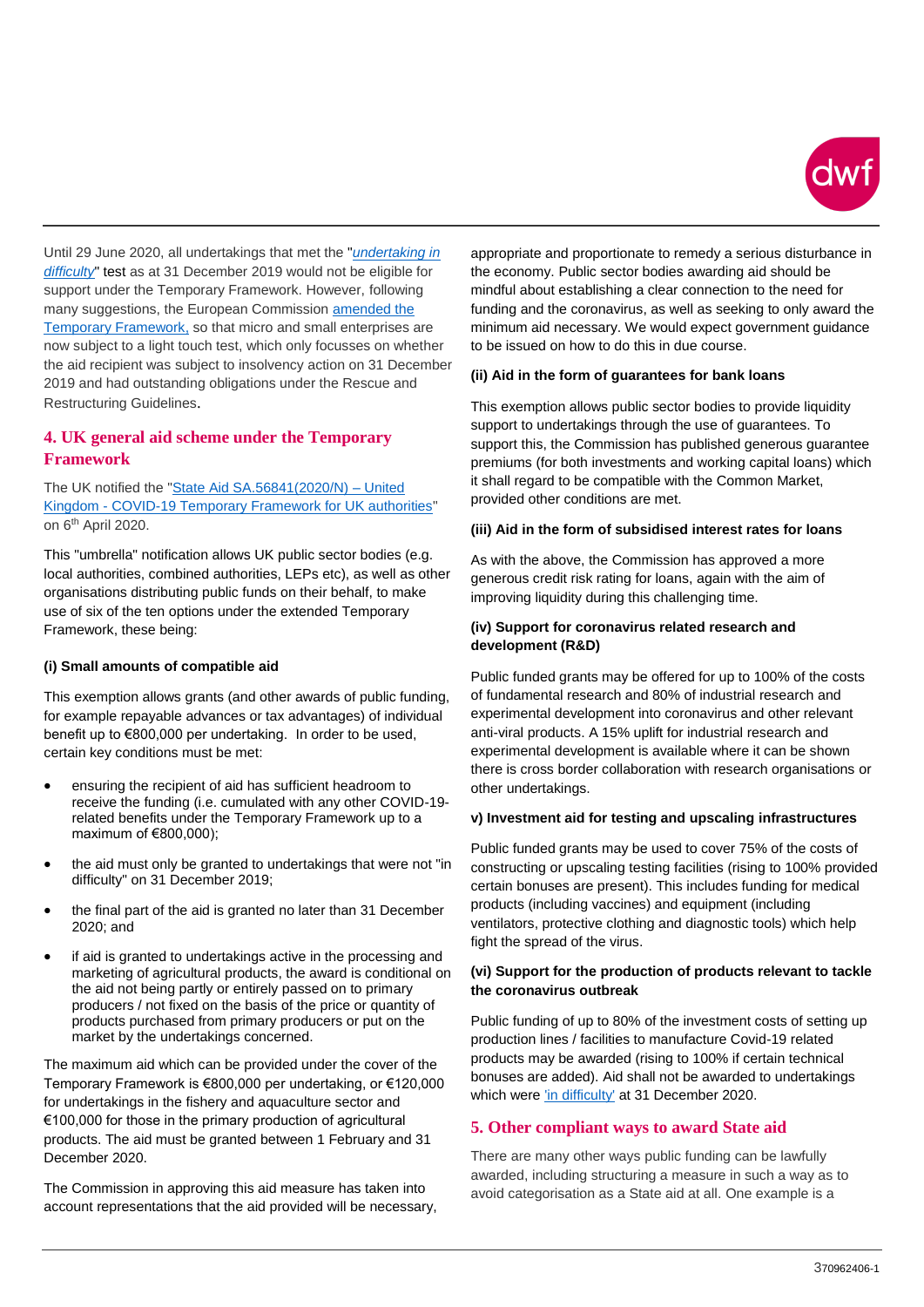

general tax relief of benefit to all, which lacks the necessary selectivity.

Otherwise, the usual method to deliver lawful public funding to specific businesses is to use block exemptions. The most popular block exemption is the General Block Exemption Regulation (also known as "GBER") which is used for c. 97% of awards of State aid since 2014.

Also popular is the De Minimis Regulation which allows aid to be provided with relatively low administration up to a maximum of €200,000 (circa £170k at current conversion rates) per corporate group. The aid must not exceed this limit in the current financial year and two previous financial years. Such amounts mean little to multinational corporations but can be a lifeline to small businesses. National governments (and/or more localised forms of government) can readily adopt schemes to make use of this, assuming they can set aside the funds with which to do it to begin with.

Other exemptions also exists such as the Services of General Economic Interest (SGEI) Decision of 2012 and a limited number of nationally approved (by the European Commission) schemes.

#### **6. State aid and Brexit**

The UK withdrew from the European Union at 11:00pm on 31 January 2020.

Under the [Withdrawal Agreement](https://assets.publishing.service.gov.uk/government/uploads/system/uploads/attachment_data/file/840655/Agreement_on_the_withdrawal_of_the_United_Kingdom_of_Great_Britain_and_Northern_Ireland_from_the_European_Union_and_the_European_Atomic_Energy_Community.pdf) the UK shall be subject to EU State aid law for the duration of a transitional period. This is expected to end on 31 December 2020, unless the Joint Committee established under the Withdrawal Agreement adopts, before 1 July 2020, a decision to extend the transition period.

At the end of the transition period, if no trade agreement has been adopted then measures which affect trade between the EU and Northern Ireland will remain subject to EU State aid law under the [Northern Ireland Protocol.](https://assets.publishing.service.gov.uk/government/uploads/system/uploads/attachment_data/file/840230/Revised_Protocol_to_the_Withdrawal_Agreement.pdf)

If a trade agreement is adopted, then the UK shall be subject to the terms set out in such an agreement. At this time, the EU's agreed negotiating mandate states that:

"*the envisaged agreement should uphold common high standards, and corresponding high standards over time with Union standards as a reference point, in the areas of State aid, competition, state-owned enterprises"* (our emphasis)

In February 2020, UK Prime Minister Boris Johnson announced that the UK shall have a subsidy control regime in place by the end of the transitional period.

The details have yet to be published, but given the above, the most likely outcome is that the UK shall have a 'UK State aid regime' (possibly called 'subsidy control regime') at the end of the transition period.

The enforcement role was expected to transfer to the Competition and Markets Authority ("CMA") under arrangements made during Theresa May's administration. We anticipate that such a role will be formalised before the end of the transition period. Of course, making firm predictions is difficult at this time (especially given that the UK is involved in concurrent trade negotiations with the EU and the USA). Therefore, we shall update these FAQs as arrangements progress.

*DWF has one of the largest dedicated State aid law teams in UK private practice and can draw upon market leading experts in our UK and other international offices. We have advised and continue to advise many of the leading public authorities within the UK and beyond, alongside a wide spectrum of the recipients of public funding, from multi-national manufacturers, to large and small scale real estate developers, urban regeneration specialists, SMEs, higher education institutes and research organisations, and charitable trusts.* 

*Our experience in this area includes team members working within the European Commission, Central Government, Local Government and with private sector bodies receiving funds. We have worked on a wide range of European Commission State aid investigations, national and European court challenges, different funding audit investigations and on structuring different funds, schemes and individual awards towards compliance. We also have extensive experience of handling European Union antisubsidy (trade defence) investigations under the WTO Agreement on Subsidies and Countervailing Measures, and representing affected exporters and sovereign governments in such cases before the European Commission.*

*We are on hand to discuss issues raised in these FAQs or any other element of State aid and subsidy law.*

#### **Related website profile**

DWF State aid: [https://www.dwf.law/Expertise/Legal-](https://www.dwf.law/Expertise/Legal-Services/Commercial-Law/State-Aid#sectorTab=how-can-we-help-tab)[Services/Commercial-Law/State-Aid#sectorTab=how-can-we](https://www.dwf.law/Expertise/Legal-Services/Commercial-Law/State-Aid#sectorTab=how-can-we-help-tab)[help-tab](https://www.dwf.law/Expertise/Legal-Services/Commercial-Law/State-Aid#sectorTab=how-can-we-help-tab)

DWF COVID-19 Hub: <https://www.dwf.law/Legal-Insights/2020/COVID-19>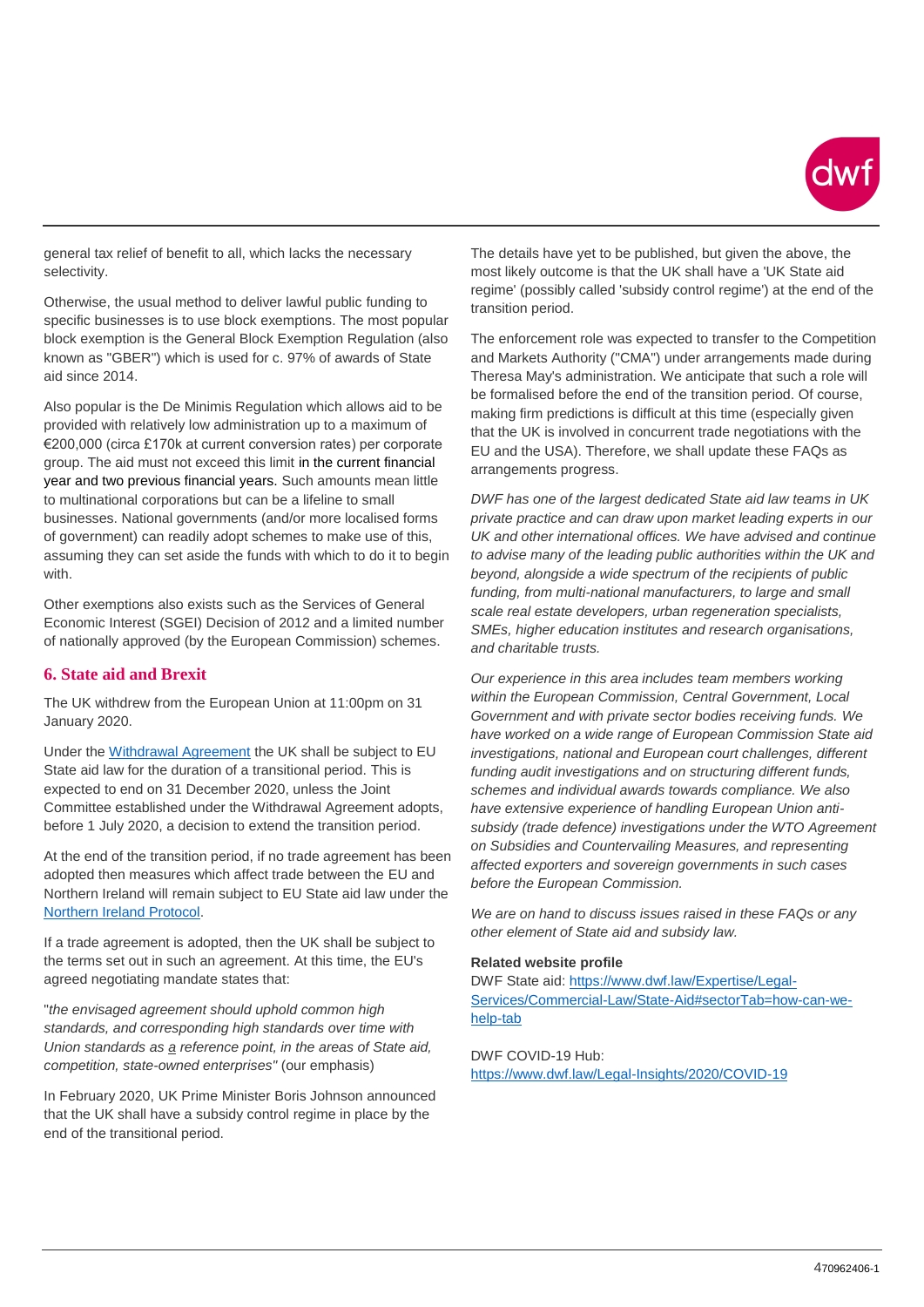

#### **Our credentials**



**Jonathan Branton** Partner, Head of Public Sector and EU Competition +44 7736 563 202 jonathan.branton@dwf.law



**Alexander Rose Director** +44 7545 200 457 alexander.rose@dwf.law

Jonathan has been an EU / Competition specialist for more than 25 years. In addition to regular aspects of Competition Law such as behavioural antitrust, cartels and merger control, he has a particularly strong reputation in handling all aspects of EU State aid law and practice, and public procurement. He has also worked extensively in international trade defence proceedings such as anti-dumping and anti-subsidy, including actions under the WTO anti-subsidy instrument.

Before joining DWF, Jonathan practised in Brussels for over 12 years having been a partner in an international law firm based there. He now leads DWF's EU / Competition team generally, and the firm's Public Sector group. He is also qualified as a solicitor in Ireland.

Ranked as a Number 1 leading individual in Chambers UK and the UK Legal 500 (Hall of Fame) directories for many years. Comments from clients (Legal 500) include: Jonathan Branton is an "expert Competition lawyer". DWF's 'top-tier practice' is led by 'star performer' Jonathan Branton, who is 'one of the foremost experts nationally for state aid and European Regional Development Fund (ERDF) advice'. He "provides technically sound and pragmatic, solution-based advice".

Alexander is a senior legal director in our Public Sector team. Before joining DWF, Alexander was a senior in-house solicitor for the UK Government, where he advised on State aid compliance for England's ERDF programme and six other national regeneration funds.

Alexander developed a reputation across Government for identifying State aid solutions and this led to his secondment in 2014 to the European Commission where he worked on State Aid matters at DG COMP and EU funds at DG REGIO.

At DWF, Alexander has a wide ranging practice advising public and private sector clients on matters relating to awards of public funding, including the technical aspects of State Aid law and issues relating to Brexit. He is also part of DWF's 'Audit Response Unit' where he assists organisations who at threatened with recovery of public funding, giving him the opportunity to draw upon his Government Legal Department experience in successfully defending ERDF projects from recovery in front of the European Court of Auditors in Luxembourg.

Alexander has an international profile for his EU law work, having spoken in the European Parliament, written national guidance on Public Procurement and contributed to a leading textbook on State Aid.



**Jay Mehta** Senior Associate +44 7713 342 305 jay.mehta@dwf.law

Jay has nearly 20 years' public sector experience in areas such as Structural and European Funding (ERDF, ESF, FP7), state aid, freedom of information and environment information regulations. This includes working with the North West Development Agency (NWDA) for seven years.

Jay is now a senior associate within DWF's EU/Competition team. Jay was a member of the cross-national EIB-sponsored JESSICA task force entrusted with developing state aid compliant JESSICA structures. Jay was also chairman of the BIS sponsored cross RDA state aid Technical Group where important national state aid issues were discussed.

Jay has provided state aid and ERDF compliance advice to a wide range of bodies on a full spectrum of projects, both from the perspective of grant awarding authorities and beneficiaries.

Jay has been involved in numerous recent state aid notifications and has been published on several occasions in European law journals. Chambers UK refers to Jay as, *"a Star associate who has been involved in a number of state aid matters"*. Clients say: *"He's very good at spotting the details that most wouldn't spot"*.